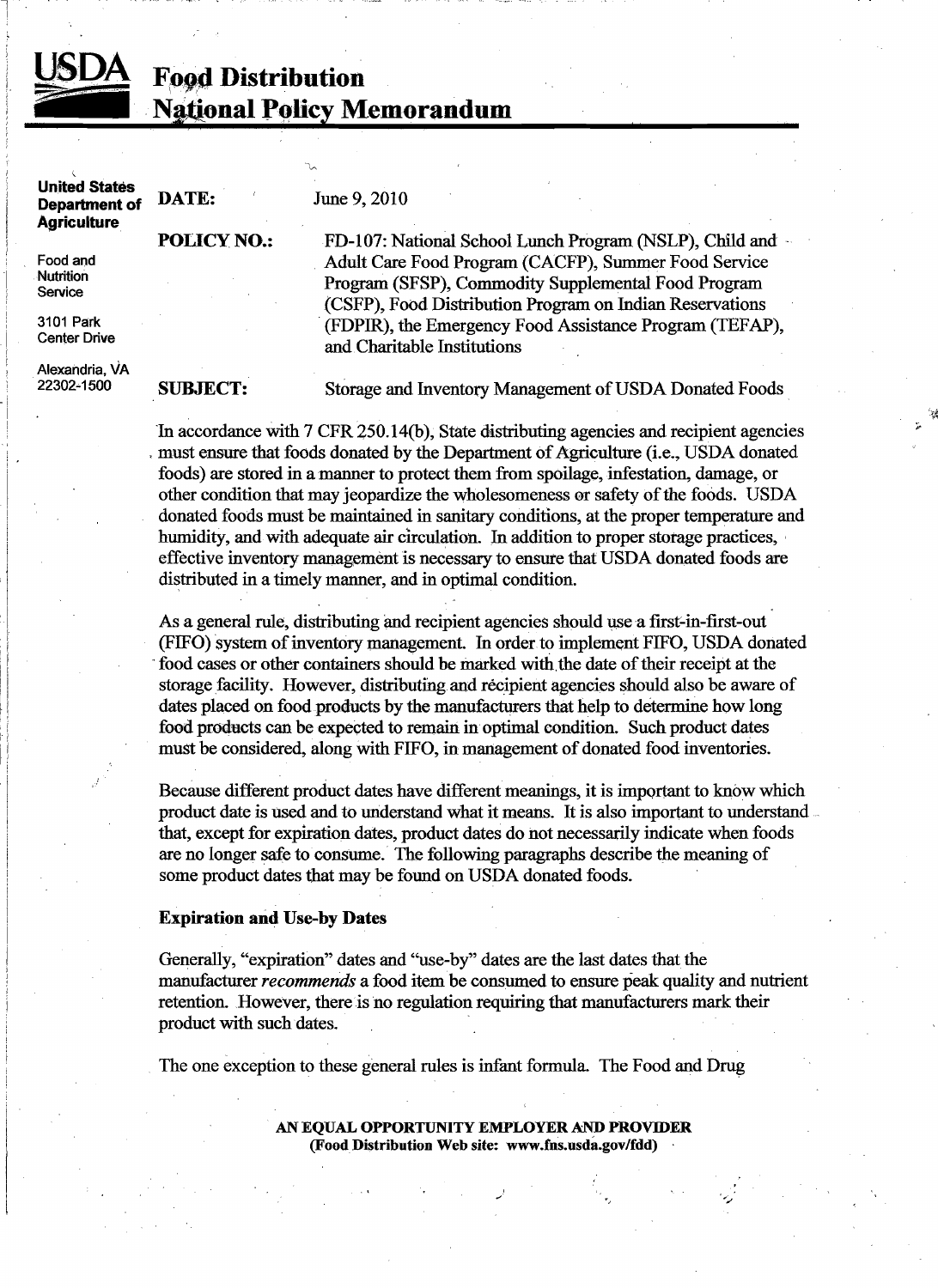#### Policy Memorandum No. FD-107 Page 2

Administration (FDA) requires manufacturers mark infant formula with a '"use-by" date. Additionally, the FDA prohibits the sale of infant formula after the use-by date.

In accordance with FDA rules, infant formula that is past its use-by date must not be distributed to program recipients. Similarly, per manufacturer recommendations regarding other foods, other USDA donated food that is past its expiration date or its use-by date must not be distributed to program recipients. Accordingly, distributing and recipient agencies must manage their inventories to ensure that program recipients have an opportunity to consume all USDA donated foods (i.e., infant formula and other foods) before their expiration dates or use-by dates have passed.

#### **Best-if-used-by Dates**

A "best-if-used-by" date is the last date a food item will be at its peak, in terms of flavor and quality. At some point after that date, the product will begin to undergo changes in taste, color, texture, and/or nutrient content. However, the product may be wholesome and safe to consume, and retain most of its nutrient value, long after the "best-if-used-by" date. Nevertheless, distributing and recipient agencies must consider "best-if-used-by" dates in managing their USDA donated food inventories, and ' distribute USDA donated foods in a manner that allows them to be consumed by such date.

## **Sell-by Dates and Pack Dates**

. A "sell-by" date is the date by which the manufacturer recommends that a store sell the food product, and is not necessarily a reliable indicator of how long it may retain its wholesomeness or nutritional value.

A "pack date" indicates when the product was packaged or processed. While it may help to determine the age of the product, it does not necessarily provide useful information on its wholesomeness or nutritional value.

#### **Food Safety**

USDA donated foods that show signs of spoilage, infestation, or other visible defects should not be used or distributed, regardless of product dates or when the foods were received, as such food is generally considered not fit for human consumption. If there are no visible defects; but there is a question as to the wholesomeness or safety of USDA donated foods, the distributing or recipient agency must have the foods inspected by State or local health authorities as soon as possible, and must contact FNS before taking further action.

## **Single Inventory Management**

School food authorities, other recipient agencies in child nutrition programs, and charitable institutions may use single inventory management, in which USDA donated foods are stored and inventoried together with purchased foods or other foods. In such